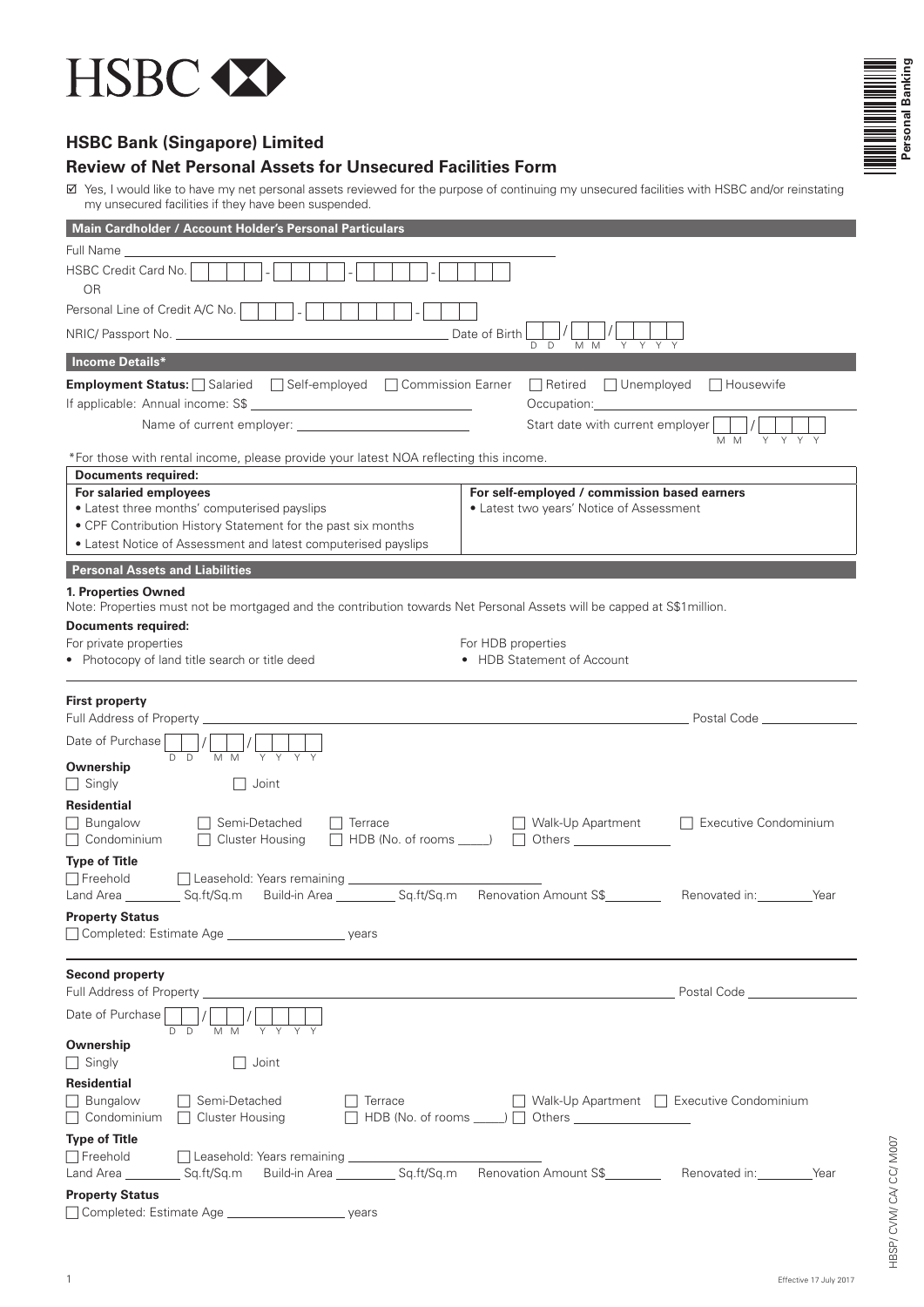### **2. Other Assets** *(eligible financial asset types: SGD Deposits, Foreign Currency Deposits, Time / Fixed Deposits)*

#### **Documents required:**

Latest bank statements

| <b>Bank</b> | <b>Owned Singly / Joint</b> | <b>Eligible Financial Assets</b> | <b>Deposit value and currency</b> |
|-------------|-----------------------------|----------------------------------|-----------------------------------|
|             |                             |                                  |                                   |
|             |                             |                                  |                                   |
|             |                             |                                  |                                   |

**3. Liabilities** *(includes personal loans, tax payable, overdrafts, mortgages and any other long term liabilities)*

| <b>Type of Liabilities</b> | Value and Currency |
|----------------------------|--------------------|
|                            |                    |
|                            |                    |
|                            |                    |
|                            |                    |
|                            |                    |
|                            |                    |

### **Terms and Conditions**

If there is any change to your personal particulars or contact details, please visit any of our branches or complete the Personal Particulars Update form available at www.hsbc.com.sg

This review is subject to approval. Please note that HSBC Bank (Singapore) Limited ("HSBC" or the "Bank") has the right to adjust your current credit limit pursuant to this review. The maximum aggregate credit limit with HSBC in respect of unsecured credit facilities granted to a retired Singapore Citizen / Permanent Resident above 55 years of age whose annual income is not less than S\$15,000 is up to two times the individual's monthly income, or an amount HSBC may in its discretion determine if the individual's net personal assets more than S\$2milllion. HSBC's decision in all matters relating to this review shall be final and binding on the cardholder / account holder.

#### **Declaration**

I/We declare that the information provided above is correct and that I/we have read and undertake to be bound by the terms and conditions stated in this form as well as the terms and conditions governing the relevant HSBC unsecured facilities. I/We authorise you to confirm the information given in this form from any source you may deem fit and you may request for any document evidencing my monthly/annual income/assets. I/We confirm that I am/we are not an undischarged bankrupt and there has been no Statutory Demand served and no legal proceedings commenced against me at the time of this application.

I understand that this review is subject to approval and that HSBC has the right to adjust the current credit limit subject to the outcome of this review. I understand and accept that HSBC's decision in all matters relating review shall be at HSBC's discretion and shall be final and binding on me.

## **Signature of Main Applicant**

**Signature of Joint Applicant** (Applicable for Personal Line of Credit with Joint account holders)

SV

Full name

Date

Full name

Date

#### **Data Protection Policy**

The personal data you are submitting is being collected for the purposes stated in HSBC's Data Protection Policy, a copy of which may be found at<br>http://www.hsbc.com.sg/1/2/miscellaneous/privacy-and-security.

SV